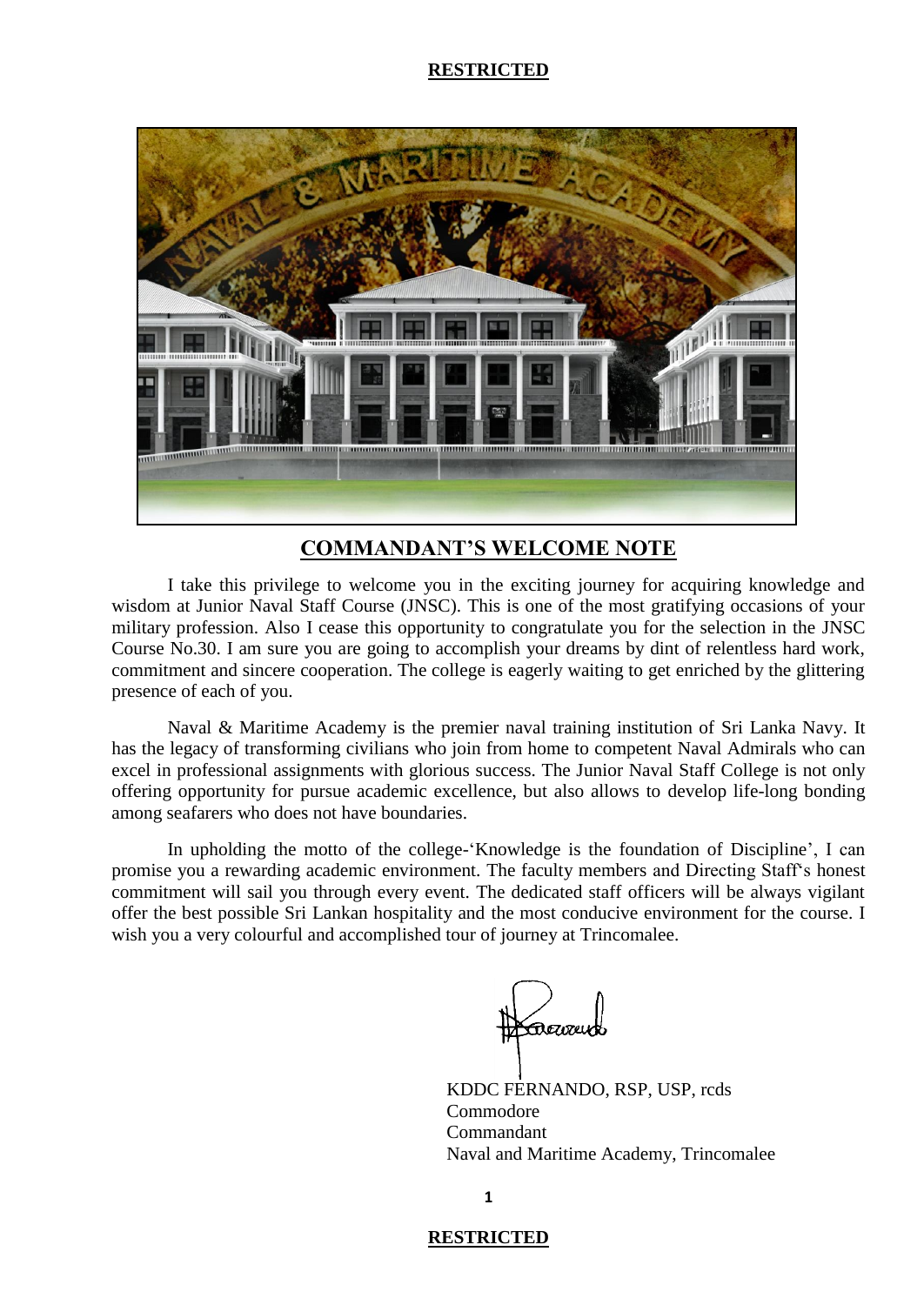## **CHAPTER 1**

### **OVERVIEW OF THE COLLEGE**

### **INTRODUCTORY NOTE**

1. This booklet contains many essential details which you are required to follow during your stay at JNSC. This will help you in making your stay here comfortable for the next 18 weeks. You should preserve it as a reference till the completion of the course.

2. Please note the following points;

a. Student Officers must bring few certificates which need to be deposited with Director Academic Studies (DAS) of the college right after arrival. These certificates must show the Bachelor/ Graduation or the Commissioning. These are all to be in English and the photocopies to be attested by appropriate officials/ authority.

- b. Following basic information are attached as enclosures to this document:
	- (1) Nominal Roll of Student Officers of the course.
	- (2) Syndicate list of the semester one.
	- (3) Training programme of the  $1<sup>st</sup>$  Week.
	- (4) Names of the College staff (including contact numbers).
	- (5) Officers' accommodation chart.
	- (6) Identity card application form for overseas Student Officers.

c. On arrival at the college, you will be allotted with a 'Course Number' by which you will be referred frequently during your stay in the college.

d. Student Officers will require different types of attire during the course, which include;

- (1) Ceremonial dress (with medal)
- (2) Mess Dress (with miniature medals)
- (3) Red Sea Rig
- (4) Combat dress
- (5) Working dress (No. 5s and No.6s)

#### **2**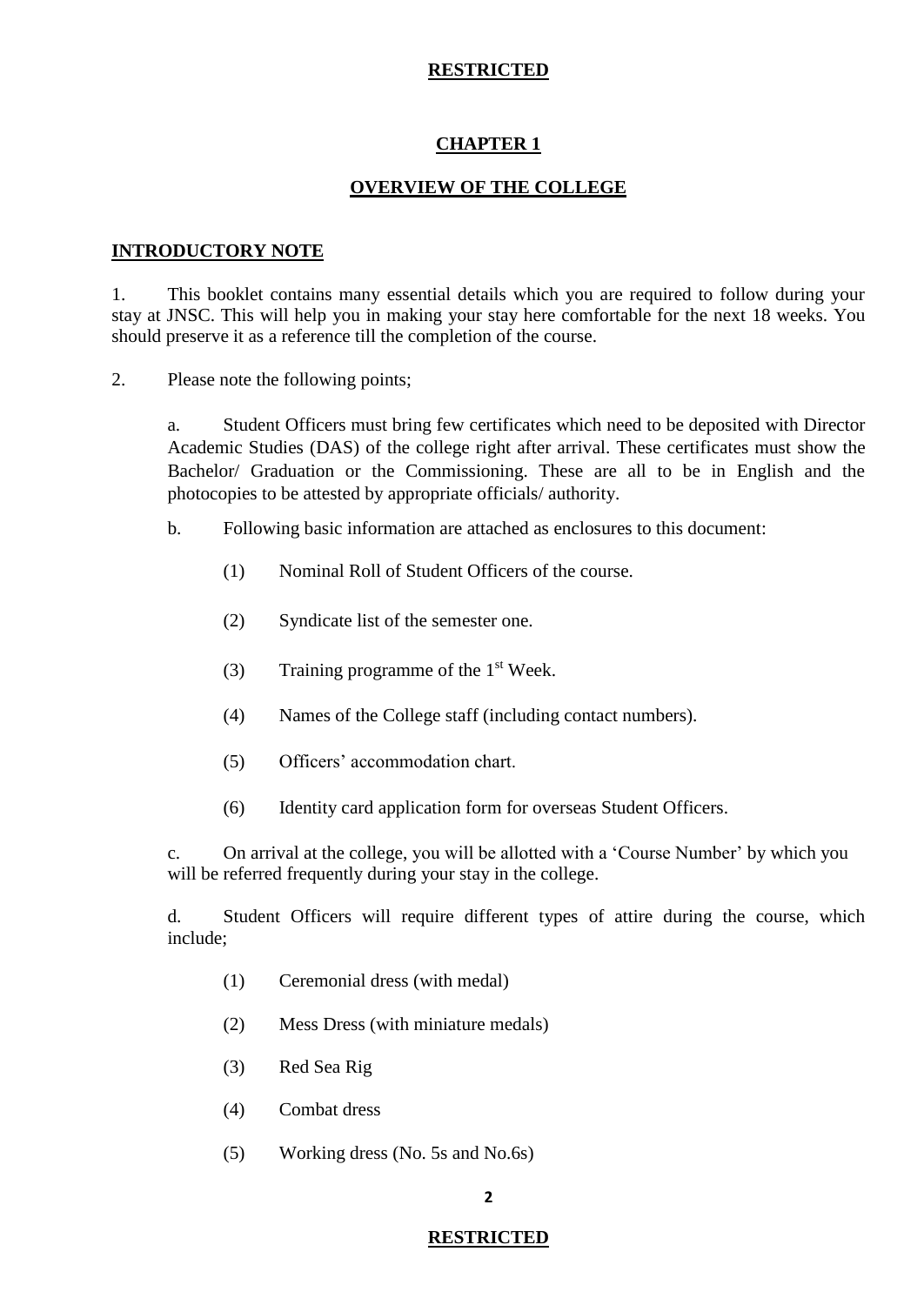- (6) Sports rig
- (7) Closed Collar dress (trousers, full sleeves shirt with tie)
- (8) Lounge Suit
- (9) Required civil dress (Trouser, Shirt, shoes etc.)

e. We assume that you will have no objection being addressed by your calling name as underlined in the course student officers' list (in arrival folder). If there is any observation, please let the Directing Staff (DS) know earliest. Also, remember that your name on the 'Graduation Certificate' will be spelt as per the list.

f. There is a display/notice board in the class room showing the major upcoming events of the NMA and JNSC.

g. You will receive a set of dockets from JNSC Admin Staff on arrival at the college.

3. **Student Officers In-Processing Data**. A blank proforma for the purpose of inprocessing is enclosed to this chapter. Student Officers are to hand over their proforma to JNSC Admin officer on arrival.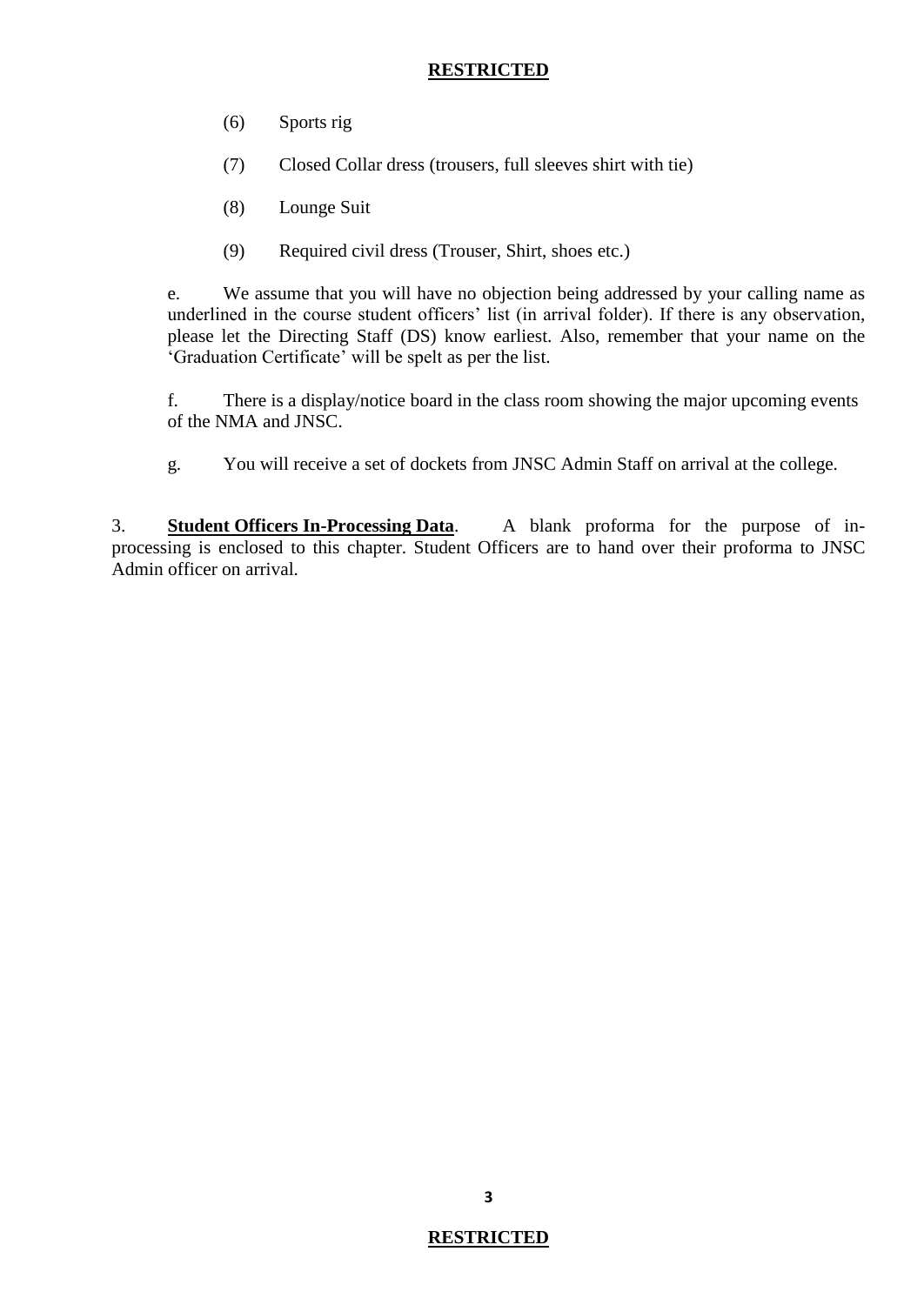## **ENCLOSURE TO CHAPTER 1**

# **STUDENT OFFICERS' IN-PROCESSING DATA**

#### Photo

5.3cm x 4.4cm

(Coloured, in Working Dress without head gear And with ribbons & Decorations)

#### **Personal**

| 1.  |                                                                     |
|-----|---------------------------------------------------------------------|
| 2.  |                                                                     |
| 3.  |                                                                     |
| 4.  |                                                                     |
| 5.  |                                                                     |
| 6.  | (Day/ month/ year)                                                  |
| 7.  | (Day/ month/ year)                                                  |
| 8.  |                                                                     |
| 9.  |                                                                     |
| 10. |                                                                     |
| 11. |                                                                     |
| 12. | Permanent Addresses (Official and Residence both):                  |
|     |                                                                     |
| 12  | Context Address (including mobils phone number and a moil address). |

13. Contact Address (including mobile phone number and e-mail address):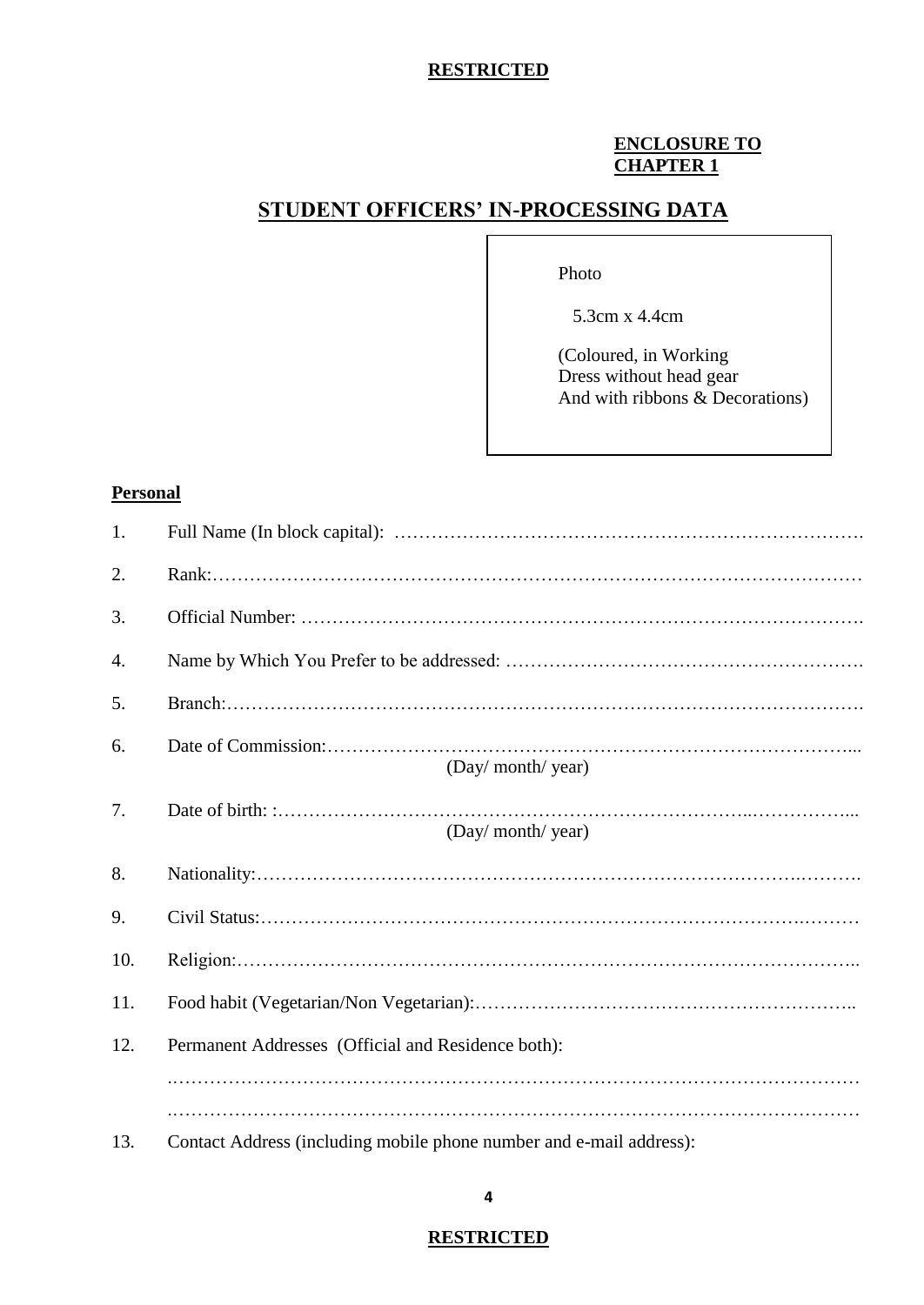………………………………………………………………………………………………… ………………………………………………………………………………………………… 14. Physical Statistics/ Medical Data: a. Height: ft …….. inch…….. b. Weight:………… lbs/…………. Kg c. Blood Group:………….. d. Medical Category: …………………

#### **Professional**

7. Civil Education (Please fill up the below columns with appropriate information):

|       | Sr.No Name of<br><b>Examination</b> (Tick<br>appropriate one<br>please) | Name of<br>Institution | Year | Division/<br>Class | Remarks |
|-------|-------------------------------------------------------------------------|------------------------|------|--------------------|---------|
| a.    | SSC/O'Level                                                             |                        |      |                    |         |
| $b$ . | HSC/A'Level                                                             |                        |      |                    |         |
| c.    | BA/BSc                                                                  |                        |      |                    |         |
| d.    | MA/MSc                                                                  |                        |      |                    |         |

14. Military Education (post commission training):

| Date |    | Name and Location | Courses  | Grading  | Remarks |
|------|----|-------------------|----------|----------|---------|
| From | To | of Training       | Attended | Obtained |         |
|      |    | Institution       |          |          |         |
|      |    |                   |          |          |         |
|      |    |                   |          |          |         |
|      |    |                   |          |          |         |
|      |    |                   |          |          |         |
|      |    |                   |          |          |         |
|      |    |                   |          |          |         |
|      |    |                   |          |          |         |
|      |    |                   |          |          |         |
|      |    |                   |          |          |         |
|      |    |                   |          |          |         |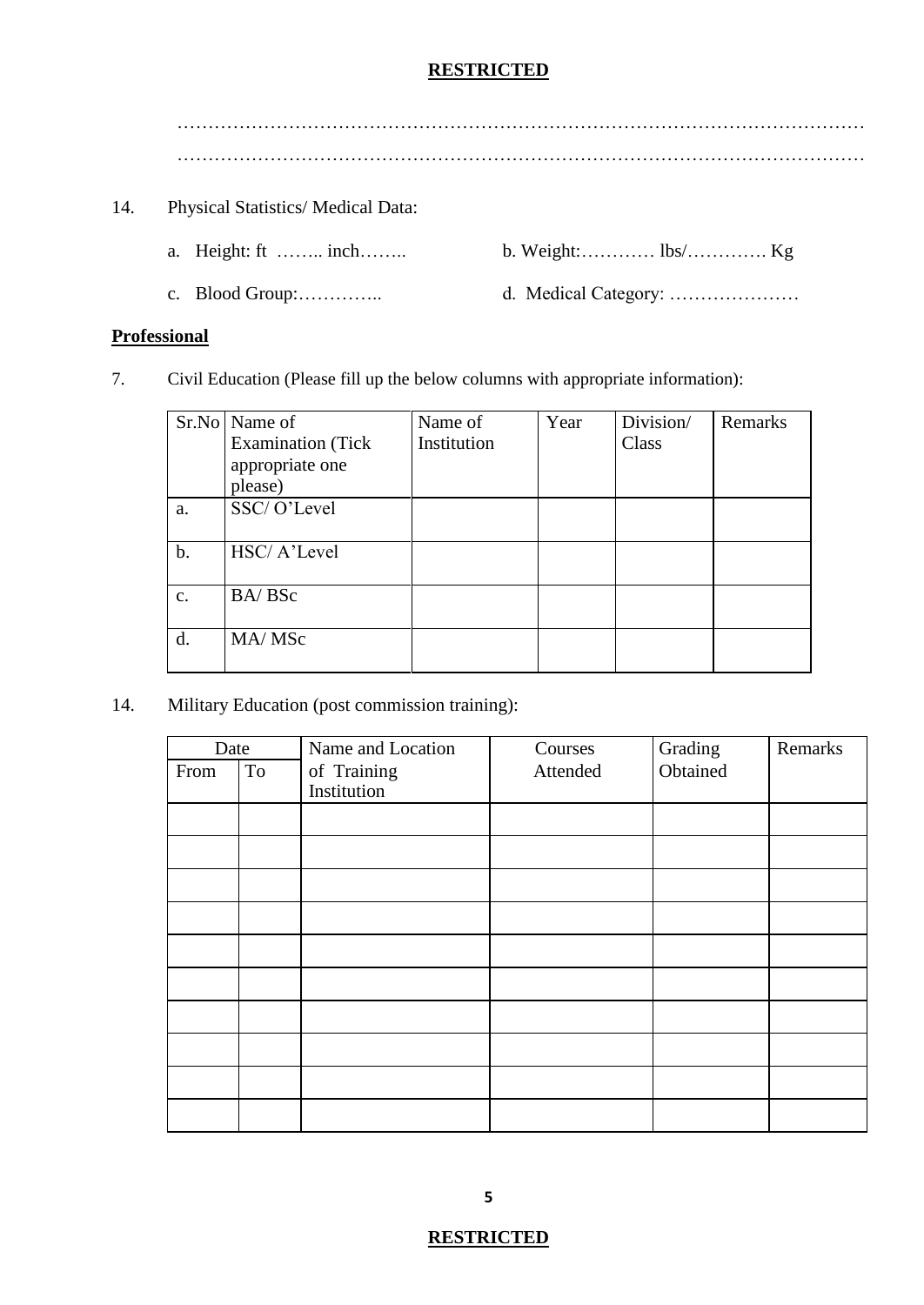| Dates |    | Unit | Staff | Instructional and       | Remarks |
|-------|----|------|-------|-------------------------|---------|
| From  | To |      |       | Command<br>Appointments |         |
|       |    |      |       |                         |         |
|       |    |      |       |                         |         |
|       |    |      |       |                         |         |
|       |    |      |       |                         |         |
|       |    |      |       |                         |         |
|       |    |      |       |                         |         |
|       |    |      |       |                         |         |
|       |    |      |       |                         |         |
|       |    |      |       |                         |         |
|       |    |      |       |                         |         |
|       |    |      |       |                         |         |
|       |    |      |       |                         |         |
|       |    |      |       |                         |         |
|       |    |      |       |                         |         |
|       |    |      |       |                         |         |

15. Record of Service in Chronological Order (including training course periods):

16. Did you receive any award/Special recognitions? YES/ NO (tick applicable)

| Award | <b>Brief Description</b> |
|-------|--------------------------|
|       |                          |
|       |                          |
|       |                          |
|       |                          |
|       |                          |
|       |                          |
|       |                          |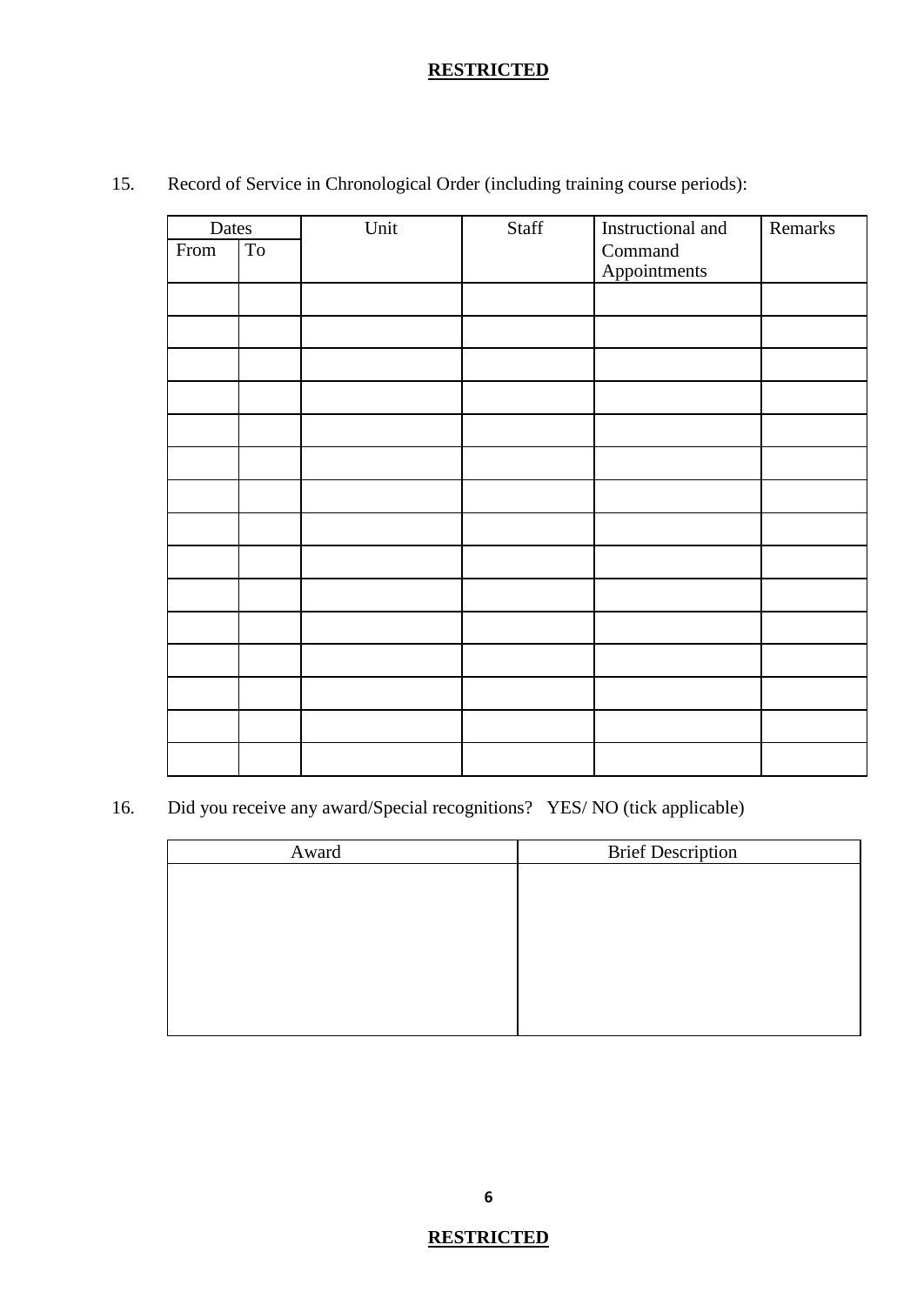# **Miscellaneous**

17. Which games did you play?

| Type of game | What level |
|--------------|------------|
| Volleyball   |            |
| Basketball   |            |
| Football     |            |
| Tennis       |            |
| Squash       |            |
| Any other    |            |

# 18. Co-curricular Activities:

| Type             | Description |
|------------------|-------------|
| Music            |             |
| Recitation       |             |
| Singing          |             |
| Magazine editing |             |
| Any other        |             |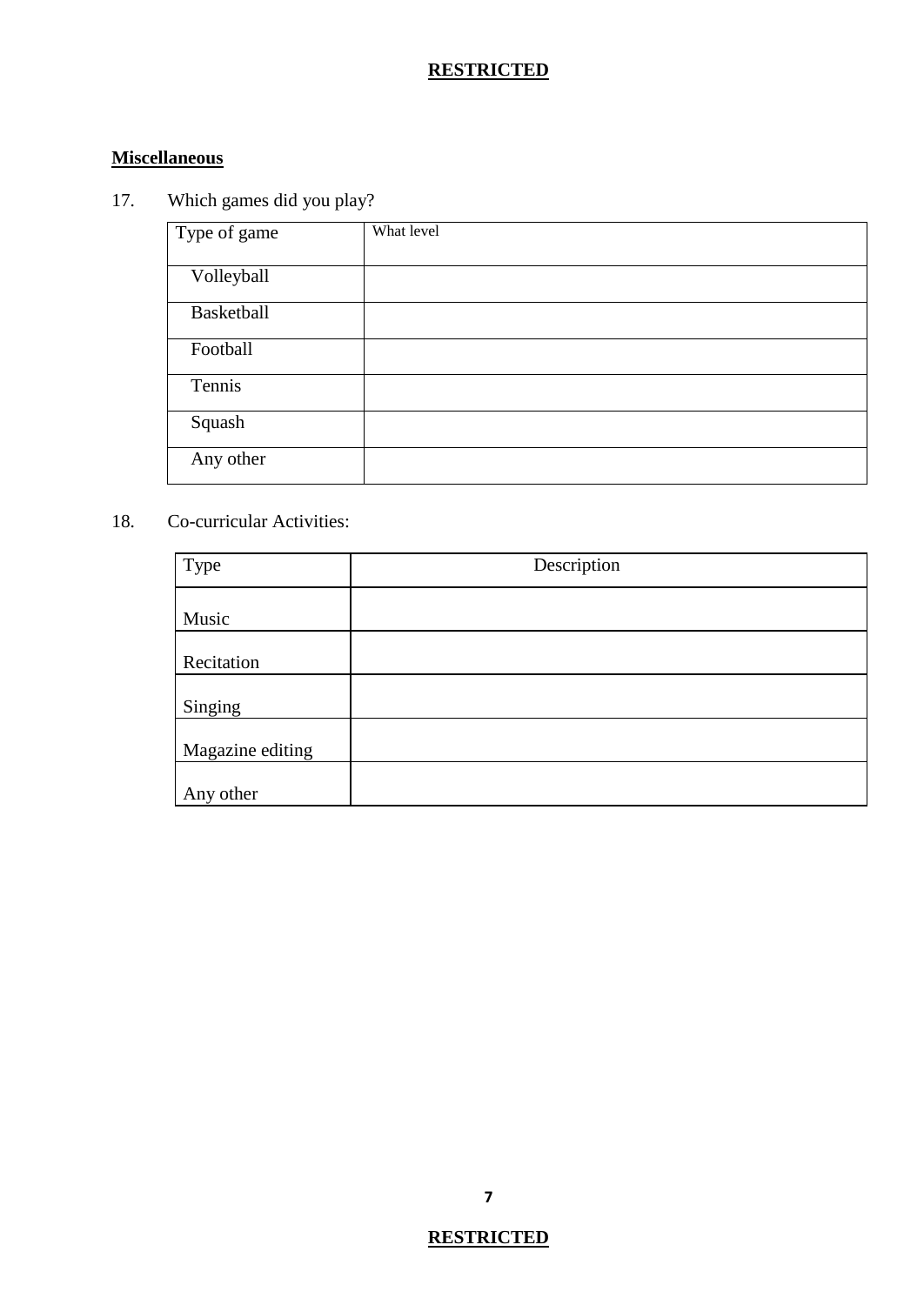## **CHAPTER 2**

#### **JNSC IN GENERAL**

1. Naval & Maritime Academy (NMA) was established at present location on 15<sup>th</sup> January 1967 and was subsequently commissioned on 15<sup>th</sup> July 1967. NMA has proved its mettle by training an umpteen number of officers and sailors to cater the needs of Sri Lanka Navy being unparalleled to any other institution.

2. NMA continues to strive and achieve international standards whilst holding the ISO 9001:2000 Quality Management System Certification awarded by the Sri Lanka Standards Institution, since 2007. This was upgraded subsequently to ISO 9001:2008 in the year 2010 and ISO 9001:2015 in the year 2016. In recognition of its yeoman service rendered over the years, NMA was awarded with the prestigious President Colours in 2003. Therefore, the exact professional excellence of Naval and Maritime Academy is epitomized without a shadow of a doubt today. The motto "The disciplined are the noblest of men" is conceptually leading the institution to the exact target. Accomplishments of Sri Lanka Navy over the past decades bear the testimony to the effective quality of training imparted by Naval and Maritime Academy.

3. In addition to ab - initio training for officers of various entries, NMA today conducts Long Specialization Courses for the both Executive and Logistics branch officers, Sub Lieutenant Technical Courses for Executive, Logistic, Naval Infantry, Provost Branch Officers and Service entry Officers. The Officer Cadet Entry scheme was accredited to the esteemed University of Kelaniya from year 2001 to 2011. The Naval and Maritime Academy is presently accredited to Kotelawala Defence University and is rapidly expanding to meet the Naval & National demands.

4. The Academy conducts Basic Degree programmes, Post Graduate Diplomas & Master's Degree programmes through twenty one (21) Schools dedicated to each discipline of professional naval career. The Academy is headed by the Commandant Naval and Maritime Academy (CN&MA), who is a Commodore (details can be accessed at nma.navy.lk web page).

5. Conducting JNSC at Naval & Maritime Academy became a reality on 07 March 2005, accomplishing a long felt need for the middle level Staff Officers of Sri Lanka Navy. JNSC is the highest professional course programme conducted at the NMA. The course is divided in two semesters. Semester One (01) is conducted at NMA whilst Semester Two(02) is for Extended Essay Work which would be undertaken by individual student after returning to their respective ships/establishments. International student officers it is required to forward a certified copy of the basic degree certificate or commissioning certificate as applicable, for registration purpose.

6. Junior Naval Staff Course No. 30 will be conducted for Seventeen (17) officers and is scheduled to commence on  $18<sup>th</sup>$  January 2022 and would culminate on  $04<sup>th</sup>$  June 2022. Course participants are expected to report to NMA by 06<sup>th</sup> January 2022.

7. Officers of sister servicers would be provided with Sponsor Officers would be nominated from the Student Officers from Sri Lanka Navy undergoing the JNSC.

**8**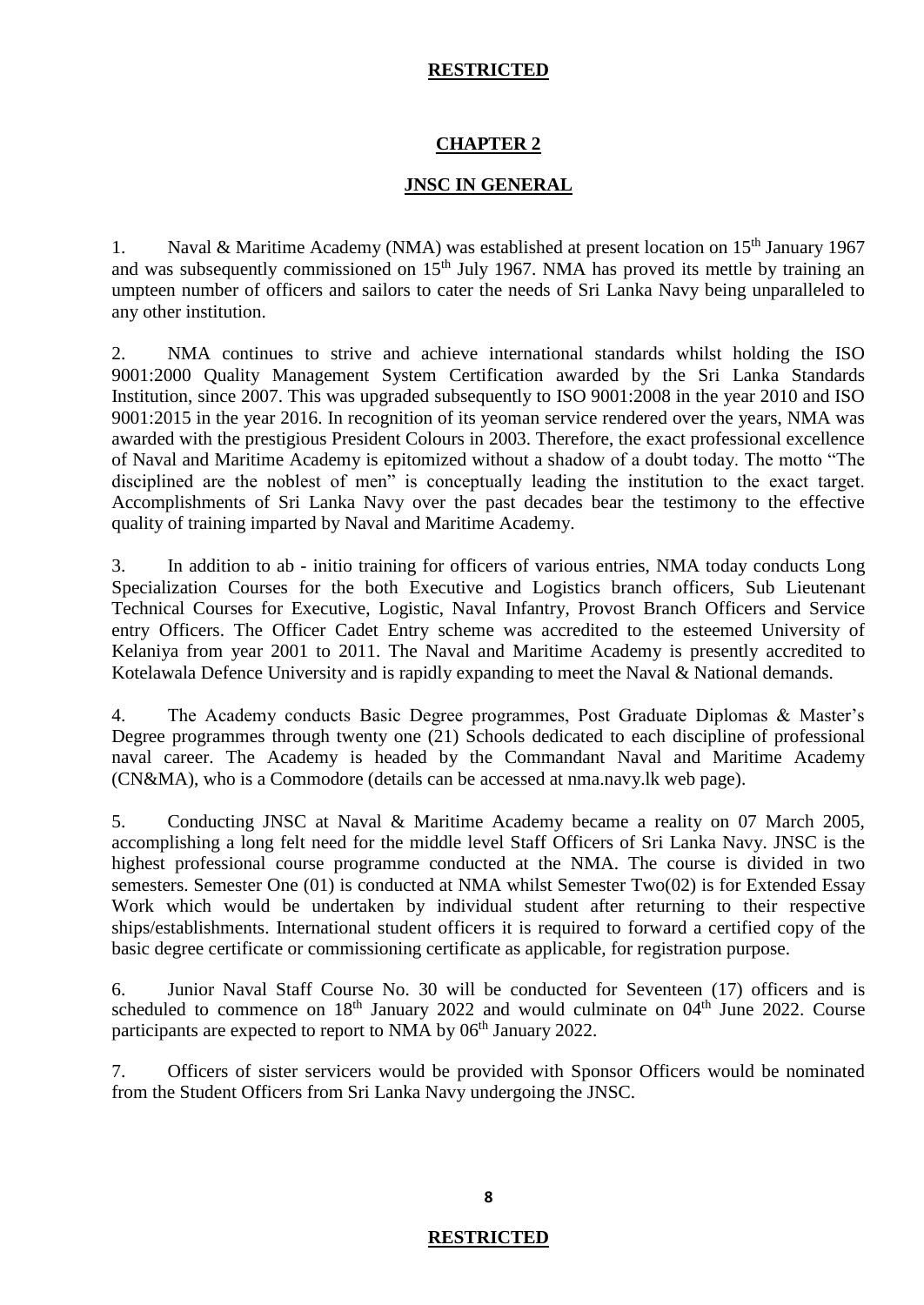# **CHAPTER 3**

## **TRAINING INSTRUCTIONS**

## **MISSION, CONTENT AND OBJECTIVES OF THE COURSE**

## **Aim of JNSC**

1. The aim of the JNSC is to develop the professional knowledge and staff skills of young officers of the rank of Lieutenant and Lieutenant Commander and to prepare them for Staff, Instructional and Command appointments.

### **Course Contents**

2. Total Duration of the course is 18 weeks and total of 07 Course Units for semester One (01), and the course would be conducted according to an approved syllabus. Duration for Semester Two (02) will be of additional 26 weeks, where student officers are required to undertake and complete their Extended Essay Works while performing duties in the respective appointments. The course syllabus and modules are enclosed to this chapter.

3. To enhance awareness, student officers are also exposed to relevant aspects of international relations, strategic and international studies.

4. Above all, learning through the interaction amongst the student officers from different countries and services with varied experience and eminent scholars remain to be one of the important components in the curriculum.

## **Course Objectives**

5. JNSC is designed to attain the following objectives;

a. Prepare officers in the rank of Temporary Lieutenant Commander or Lieutenant to perform staff, instructional and command appointments efficiently and effectively.

b. Develop analytical thinking ability and knowledge, enabling Student Officers to cope with problematic situations where solutions and correct decision are to be made.

c. Build total quality leadership.

d. Encourage Student Officers to give valid opinions through both oral and written communication.

e. Develop comradeship in Student Officers through team work and cooperation.

f. Educate Student Officers towards better work culture aimed at achieving high productivity and skills.

g. Impart knowledge in modern management concepts.

#### **9**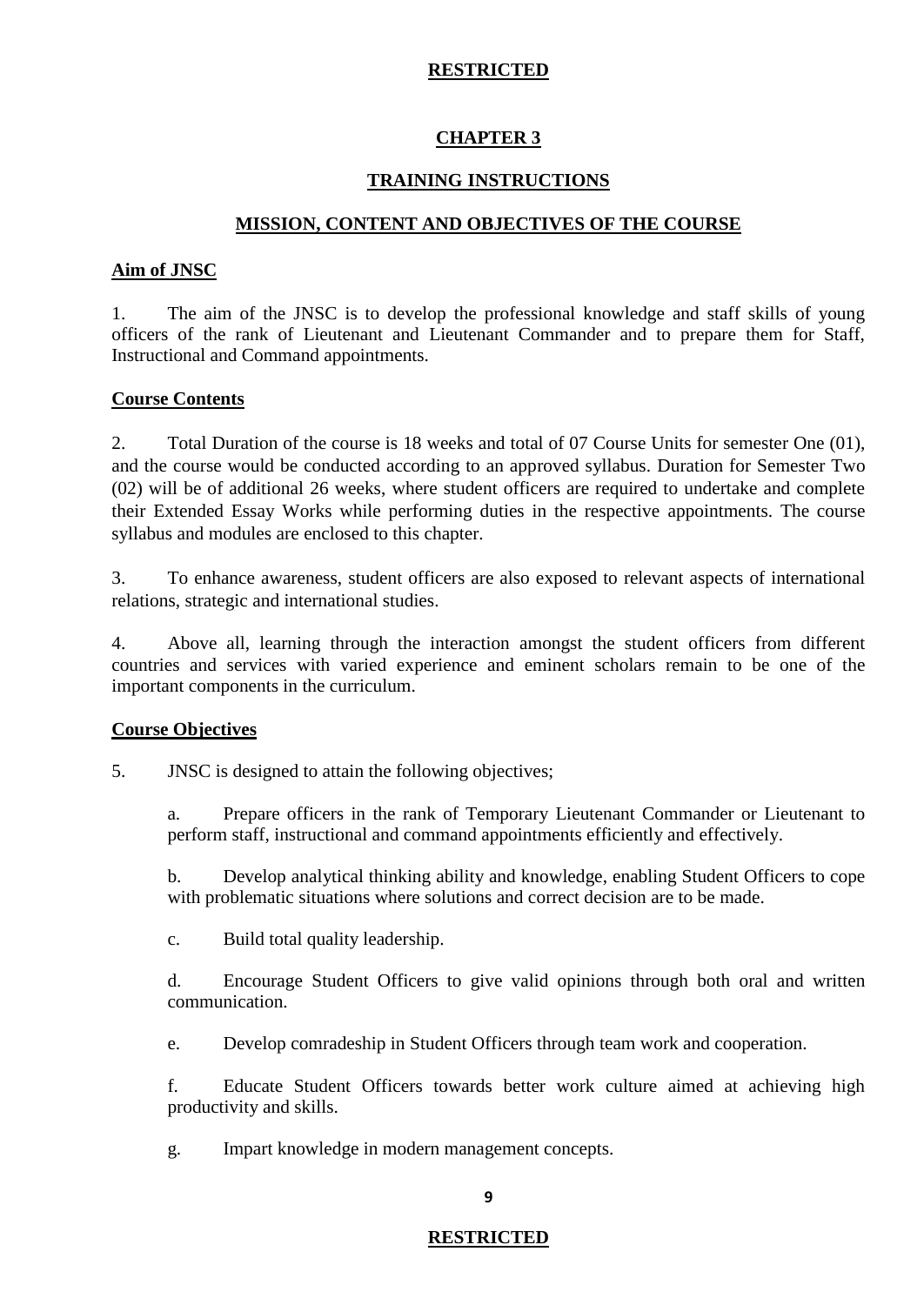h. Orientate Student Officers with required awareness in the aspects of Maritime Strategy, Sea Power and Maritime Warfare.

j. Prepare Student Officers to meet social commitments commensurate with his rank and appointment.

#### **Course Duration and Working Hours**

6. The duration of the course is 14 weeks. The orientation for overseas students and students from sister servicers will be on 04<sup>th</sup> and 05<sup>th</sup> January 2020. There is a Study Leave of one week after six weeks period. Working hours are from 0730hrs to 1530 hours, Monday to Friday. Saturday and Sundays are weekly holidays. However, for special training purposes, the working hours may be changed as required. Few weekends may also be utilized for training purposes as deemed.

| 0730-0815 | Directing Staff Time                  |
|-----------|---------------------------------------|
| 0830-0930 | 1 <sup>st</sup> Period                |
| 0930-1030 | 2 <sup>nd</sup> Period                |
| 1030-1045 | Tea Time                              |
| 1045-1145 | 3rd Period                            |
| 1145-1245 | 4 <sup>th</sup> Period                |
| 1245-1345 | 5 <sup>th</sup> Period                |
| 1345-1445 | Lunch Time                            |
| 1445-1645 | <b>Self Studies/ Practical</b>        |
| 1700-1800 | <b>Recreational Activities/Sports</b> |
|           |                                       |

**Enclosure:** Course Syllabus and Modules.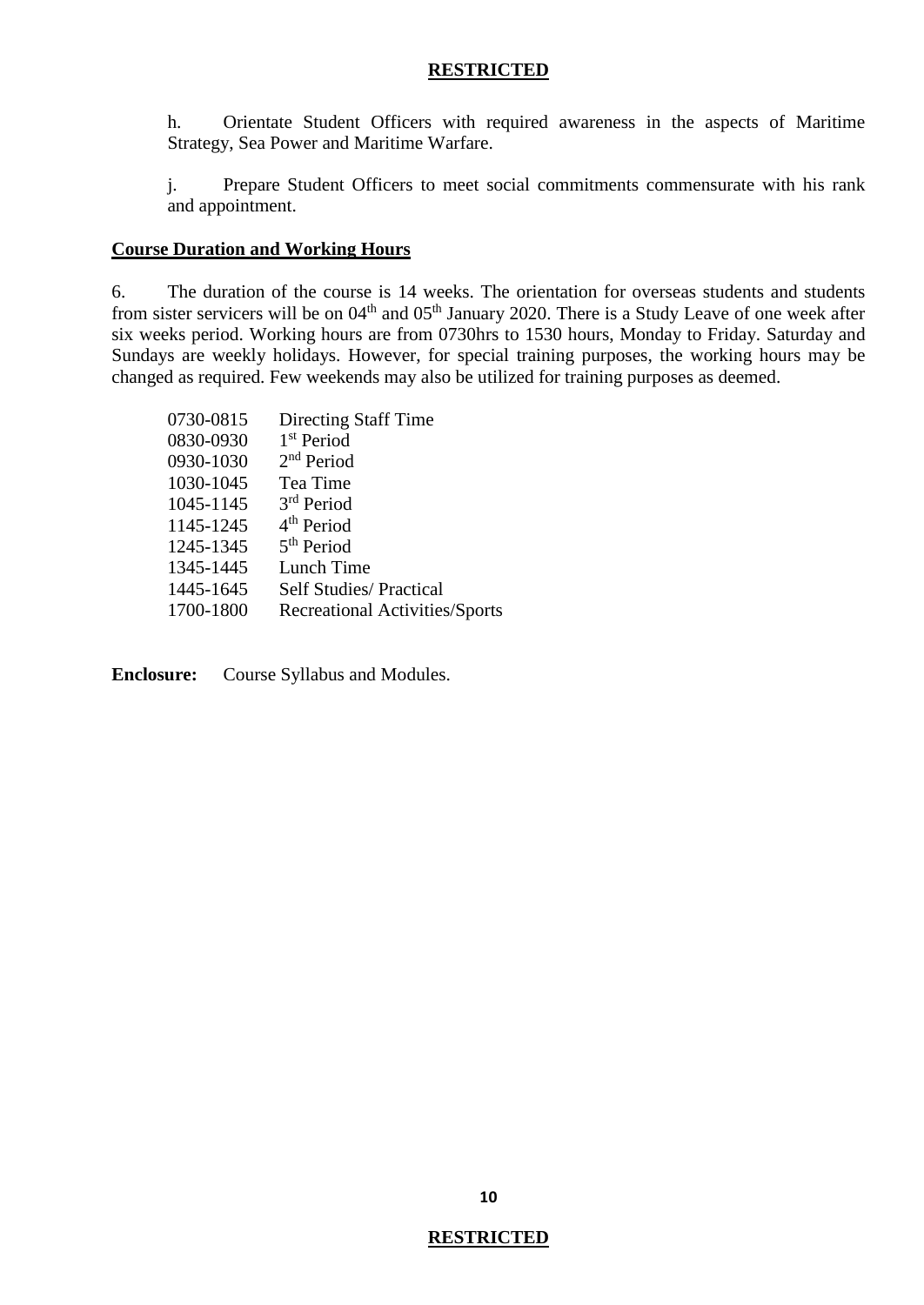# **CHAPTER 4**

### **COURSE ACTIVITIES**

#### **Methods of Instruction**

1. English is the medium of all instructions. The curriculum is designed in a manner that a student officer is put through a progressive learning system starting with a central lecture or presentation and finally ending with planning for a major indoor or outdoor exercise on a particular module. Syndicate DS remains deeply involved in the process in order to correctly direct the student officers' learning process and to assess their capabilities and potentials objectively. The following methods of instruction are followed;

a. **Presentations/ Central Lectures.** There are formal presentations on topics of importance with the help of various audio-visual training aids i.e. computer, projectors, slides, films and playlets. The student officers are also required to deliver a considerable number of presentations during the course.

b. **Syndicate Discussions.** Discussions are based on given topics/ subjects. Student officers share their experience and clarify all doubts under the guidance of the DS. Student officers are also given opportunities to chair the discussion on selected topics.

c. **Indoor Exercises.** Several indoor exercises are conducted in the form of a War Game, Presentations and a Debate.

d. **Outdoor Exercises.** Outdoor exercises in the form of a Leadership Exercise and a Disaster Management Exercise. This is usually the final application of student officers' theoretical knowledge on ground.

3. **Visits.** Student officers attend for an Industrial Visit which includes visit to military bases, NARA, Defence Services Command and Staff College and Port of Colombo. Student Officers will visit the final battle ground at Mullaitivu.

4. **Out of Hours' Work.** The course requires student officers to do some out of hours' work either in the evenings or at weekends. The exact requirement depends on individual experience and aptitude. It is also linked to time spent on private study. The pressure of work can be alleviated by sensible planning well in advance.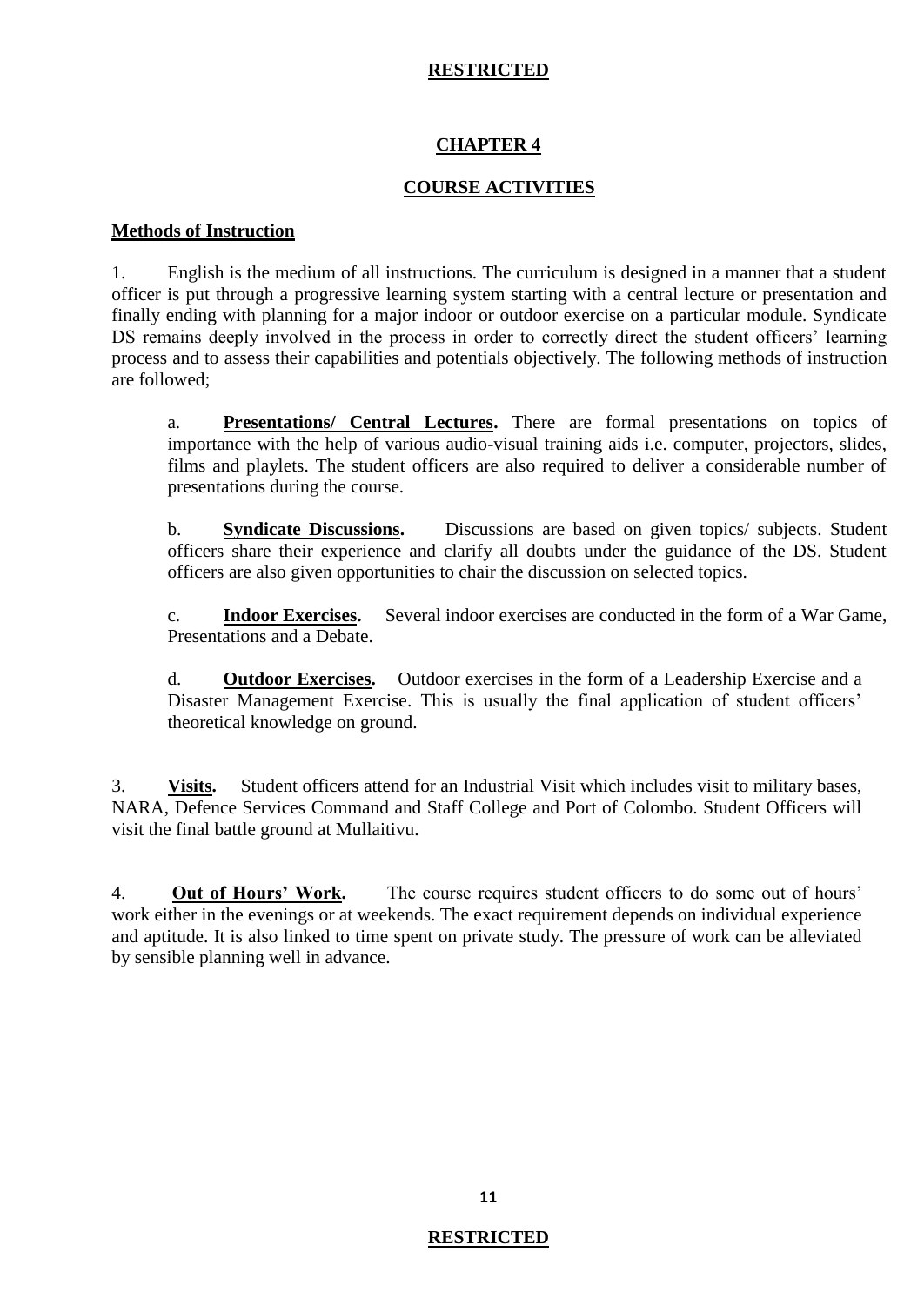# **CHAPTER 5**

# **TRAINING SUPPORT FACILITIES**

## **General**

1. JNSC provides required support to the student officers during the course remaining within the bounds of its resource. However, over a period of time certain facilities have come up to a level for which the College can take pride of. Some of the facilities which are available for the student officers are mentioned in the subsequent paragraphs.

### **Library**

2. **Academy Library.** The Library is well-stocked and well-staffed with books, pamphlets, periodicals, journals, research works and seminar papers. It is usually possible for student officers to find many of the reference materials related to their study in this library. Library membership is open to all student officers. Officers are encouraged to use the facilities to the fullest. Library remains open in week days from 0830 to 1245 hrs, 1400 to 1600hrs and 1930 to 2100 hr. In weekend, 0830 to 1245 hrs and the library is closed in Public holidays.

#### **Computer and Internet Facilities**

3. **Computer Laboratory.** NMA has a Computer Laboratory located in the Information Technology School with number of computers. These computers have internet and navy connectivity during training hours of the working days and whenever the laboratory is open. The laboratory remains open in week days from 1400 to 1800 hrs. In weekend, 0830 to 1245 hrs and the library is closed in Public holidays.

4. All student officers required to carry their personal laptop computers while joining JNSC and the same can be used for the course purpose.

## **Other Training Supports**

5. **Stationery.** The College generally provides adequate stationery support to the student officers at the beginning of the course. Other than that, stationary will be issued during the major exercises as per the exercise instructions. However, the student officers are required to buy their own stationery during the course.

6. **Photo Copying and Printing.** Photo copying and printing facility is available on payment basis in the 'Nenasala' located next to the NMA Library. The 'Nenasal' is opened from 0730 to 1350 hour and 1830 to 2000 hour every day except holidays.

**12**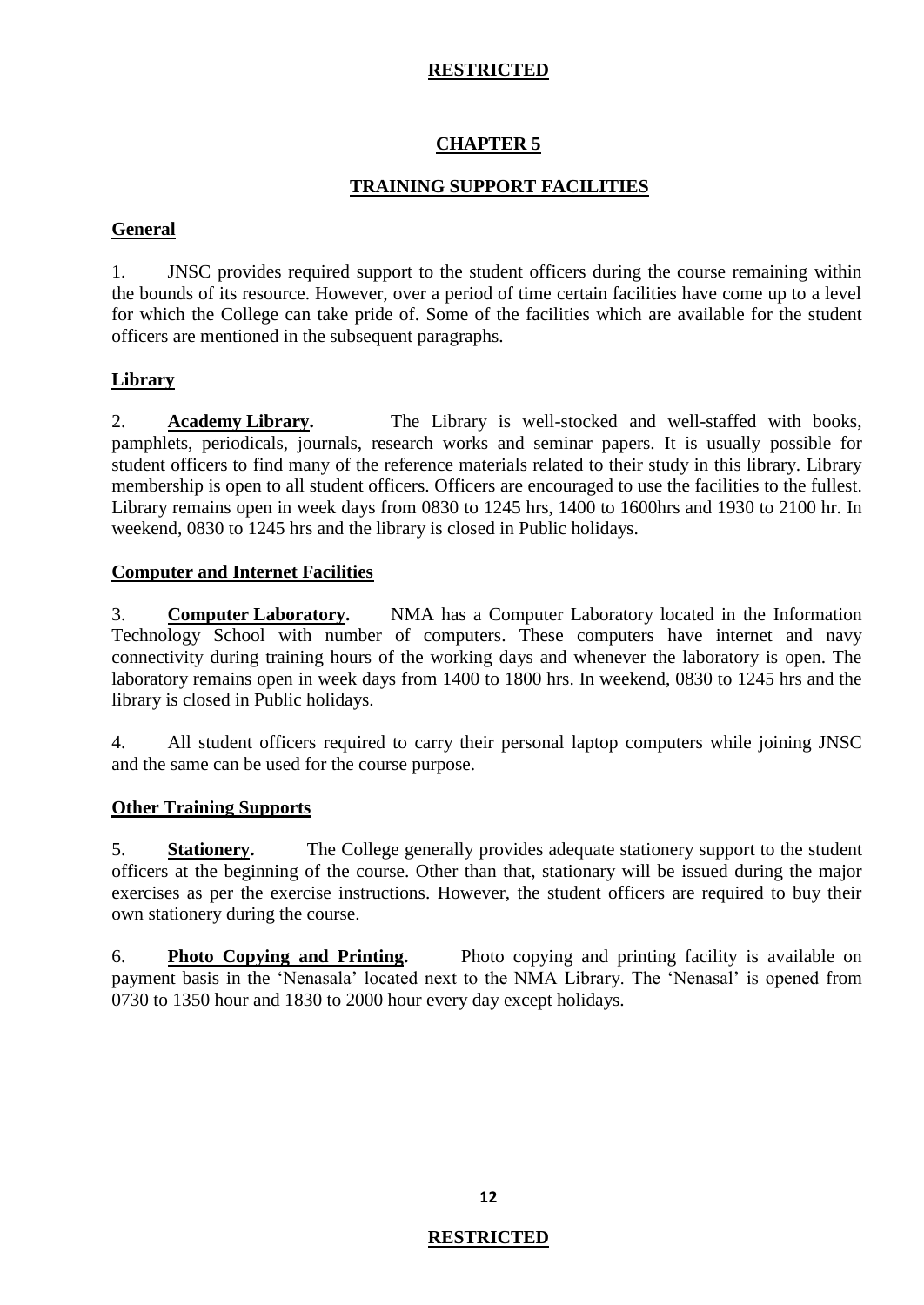## **CHAPTER 6**

# **GAMES AND SPORTS ACTIVITIES**

## **General**

1. NMA has adequate facilities for sports and physical activities. The institution takes care of the requirement of all student officers. The following facilities are available;

a. Sports Complex with tennis, table tennis, badminton, squash, volleyball, Cricket, football and basketball

- b. Gymnasium
- c. Swimming pool

#### **Routine Games**

2. Student officers are allocated time (1630 hrs to 1800 hrs) for evening sports. Student officers can utilise this time for their physical activities as own interest.

### **Conduct of Sports Competitions**

3. **General.** There are five Sports competitions (Cricket, Volleyball, Basketball, Handball and Swimming) to be organised by the student officers. However, administrative and other supports are provided by the college. The competitions will be conducted between two syndicates and prizes for the events are distributed immediately after the event.

15. The committee for organising and conducting the competitions as follows;

a. President - Senior Most Officer of the Course.

b. Game Co-ordinator - A student officer to be appointed for each game as the Game Co-ordinator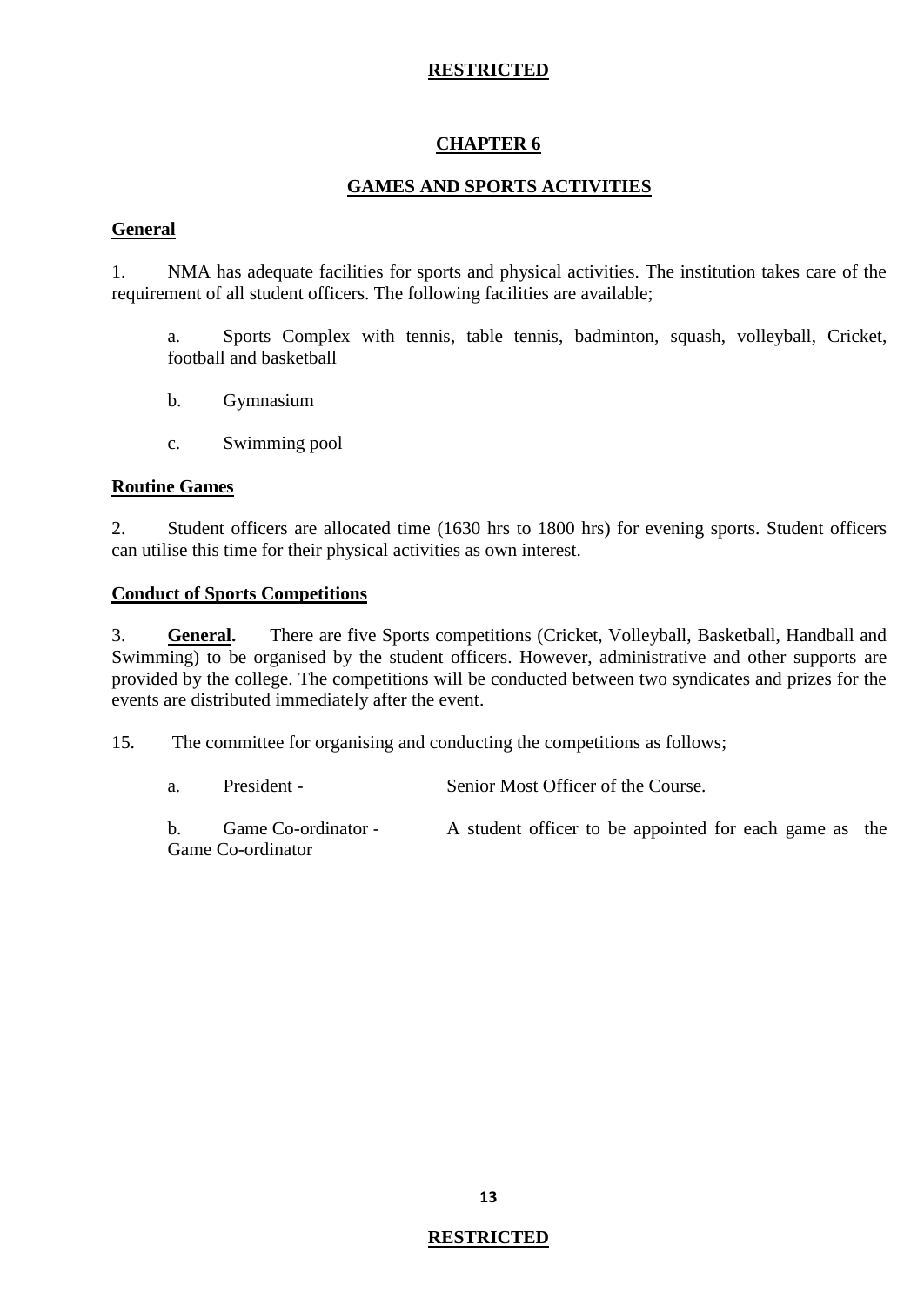## **CHAPTER 7**

# **CHARTER OF DUTIES - STUDENT OFFICER APPOINTMENT HOLDERS**

1. The senior most student officer is nominated as the Course Leader. The senior most student officer of each syndicate is nominated to act as Syndicate Leader. Names of the leaders will be intimated to the student officers on arrival. Duties of the leaders are shown in the subsequent paragraphs.

### 2. **Course Leader.**

- a. Ensure overall course discipline.
- b. Ensure punctuality in attendance during classes, visits, training events and games.
- c. Report presence of the course to DS during classes, visits and games.
- d. Act as President of Sports Committee for all sports competitions.
- e. Organise other functions as instructed.

3. **Syndicate Leaders.** Syndicate Leaders will be nominated in every term. His responsibilities are;

a. Ensure that all student officers are present in the syndicate room (SR) at least 5 minutes before the scheduled time.

b. Report absence of any syndicate member on account of sickness, hospitalization, and leave to respective Syndicate DS.

c. Coordinate all sports activities with Games Coordinators.

d. Ensure that all lights, fans, air-conditioners, interactive board, computers or any other electric gadgets are switched off before leaving the SR for the day or for any central presentations/ lectures/ tea break.

b. Ensure that SR keys are returned to duty staff on completion of own time work in the SR.

4. **Games Coordinators.** Games Co-ordinators will be nominated for each game event. He is responsible for following;

a. Ensure attendance of whole syndicate on games days and give parade state to Course Leader before start of the game.

b. Act as member of the Tournament Committee.

## **14**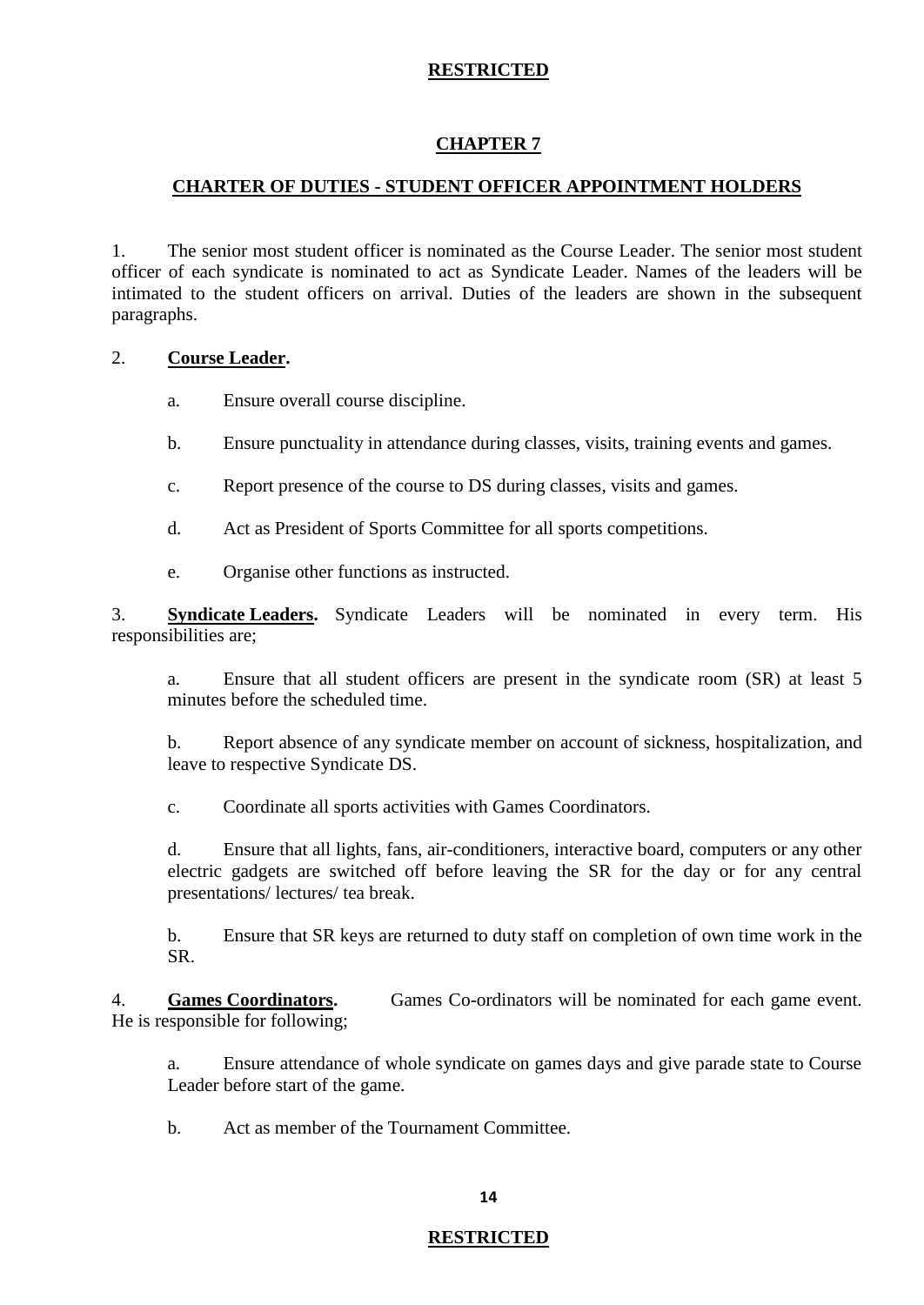c. Ensure that syndicate members are made aware of general instructions of the sports being conducted in the particular term and ensure timely submission of names of the participating officers of the syndicate.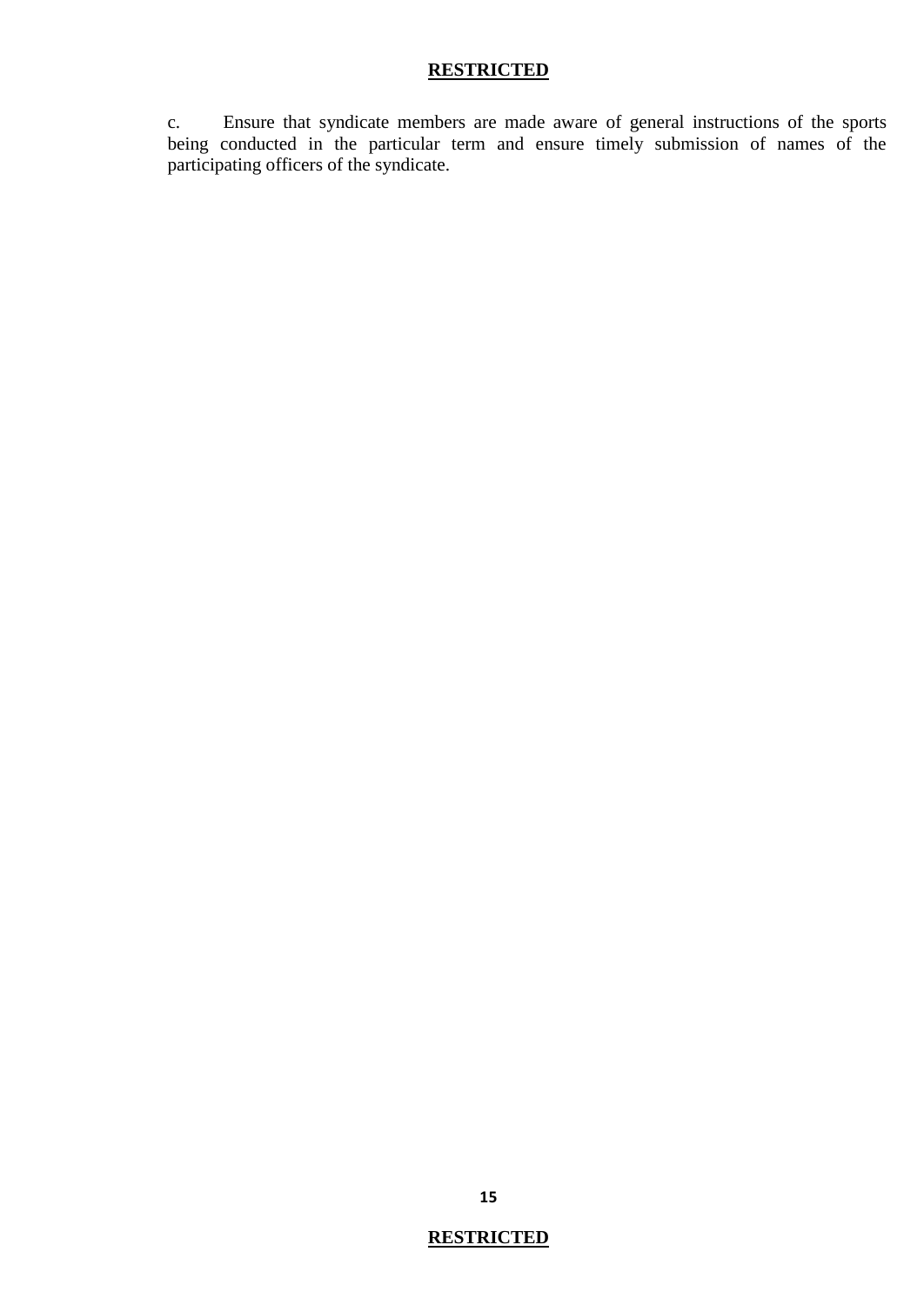## **CHAPTER 8**

### **ADMINISTRATIVE INSTRUCTIONS**

## **ADMINISTRATION - GENERAL**

### **General**

1. It is important for you to know the administrative facilities and instructions so that you are comfortable. This will help you to devote yourself fully for the course without any worry in your mind. The subsequent paragraphs give out the details.

### **Dress Regulation**

2. JNSC abides by strict code of conduct. Standard military dress codes are practiced here. For most programmed events, dress code will usually be mentioned in the training programme. Details of dress regulation are given below;

a. **Special Occasions.** Student officers will be required to put on ceremonial and mess dress or equivalent on special/ formal occasions like Commandant's Division, graduation ceremony for any other events as desired by College authority. Dress order is appended below:

| <b>Ser</b> | <b>Events/Day</b>                   | <b>Dress</b>        |
|------------|-------------------------------------|---------------------|
|            | Monday, Tuesday, Thursday, Friday   | No.5s/Eqvt          |
|            | Wednesday                           | No.6/Eqvt           |
| 3.         | <b>Weekends and Public Holidays</b> | <b>Smart Casual</b> |
| 4.         | .Exercises                          | No.6/Camouflage     |
|            | Outside visits                      | As Directed         |

b. **Sports Rig.** Appropriate sports rigs issued by the respective services.

c. **Social Events.** Specific instructions in the form of dress code will be issued prior to the social event. The dress code includes followings;

- (1) Lounge Suit Long Sleeve shirt with tie and Jacket. (2) Closed Collar - Long Sleeve shirt with tie.
- (3) Smart Casual Long Sleeve shirt.
- (4) Casual Short sleeve shirt.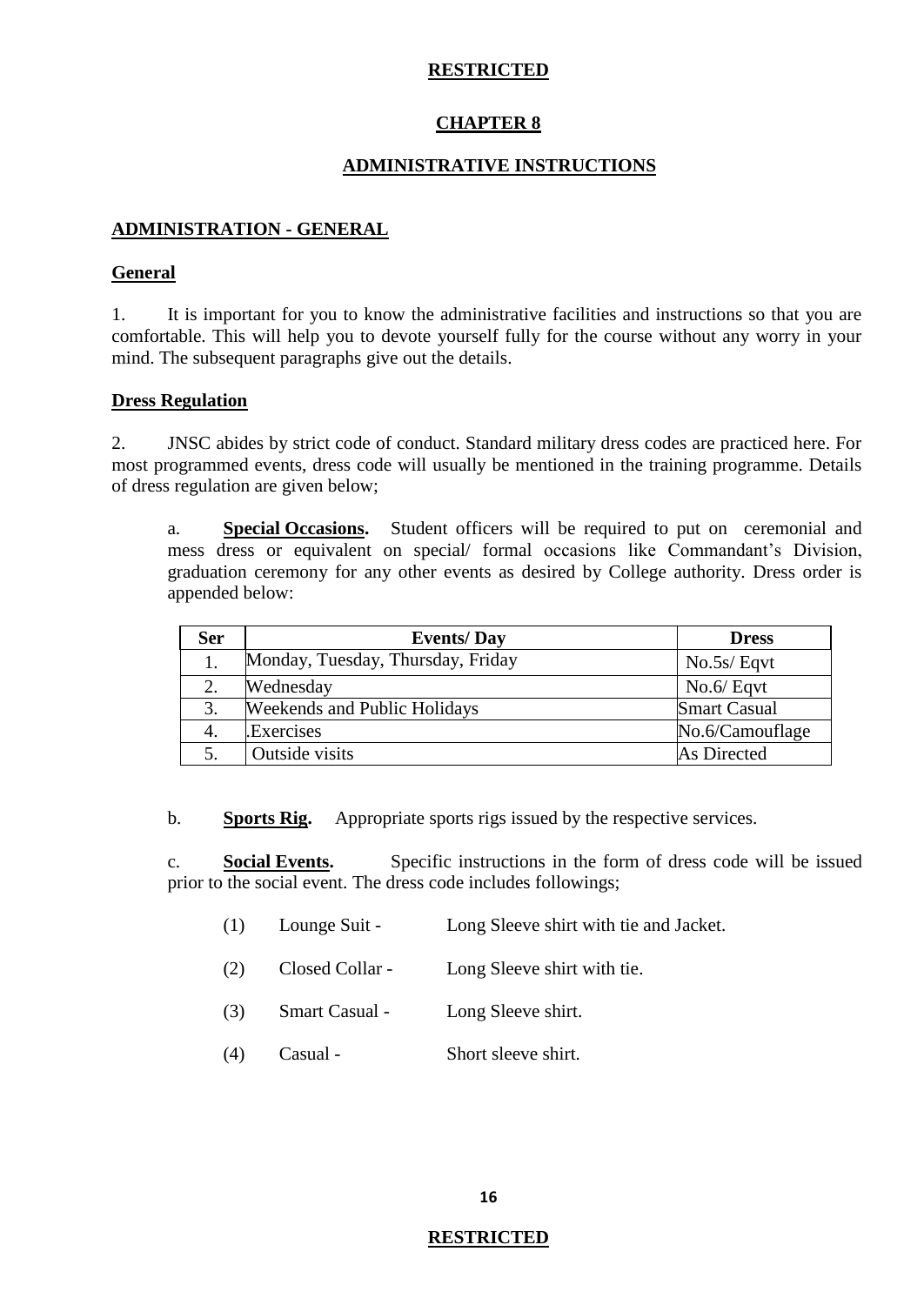## **CHAPTER 9**

### **TRANSPORT FACILITIES**

#### **General**

1. Student officers are given transport facilities from Wardroom to the College building by the College van.

2. For attending College functions/ ceremonies or any other event, separate transport arrangements are made as per the timing.

3. **Private Transport.** Officers having private transports are to abide by the following instructions:

a. All vehicles are required to register in the Dockyard Security Office and to be obtained a vehicle pass.

b. Speed limits mentioned in the road signs/ instructions are to be adhered.

c. No parking is allowed under the porches or on the grass or in a traffic circuit. Only earmarked parking spaces are to be used.

d. Any accident/ incident inside or outside the naval base related to private cars should be informed to DSs and the Commanding Officer immediately.

e. Officers must be in possession of a valid license and insurance.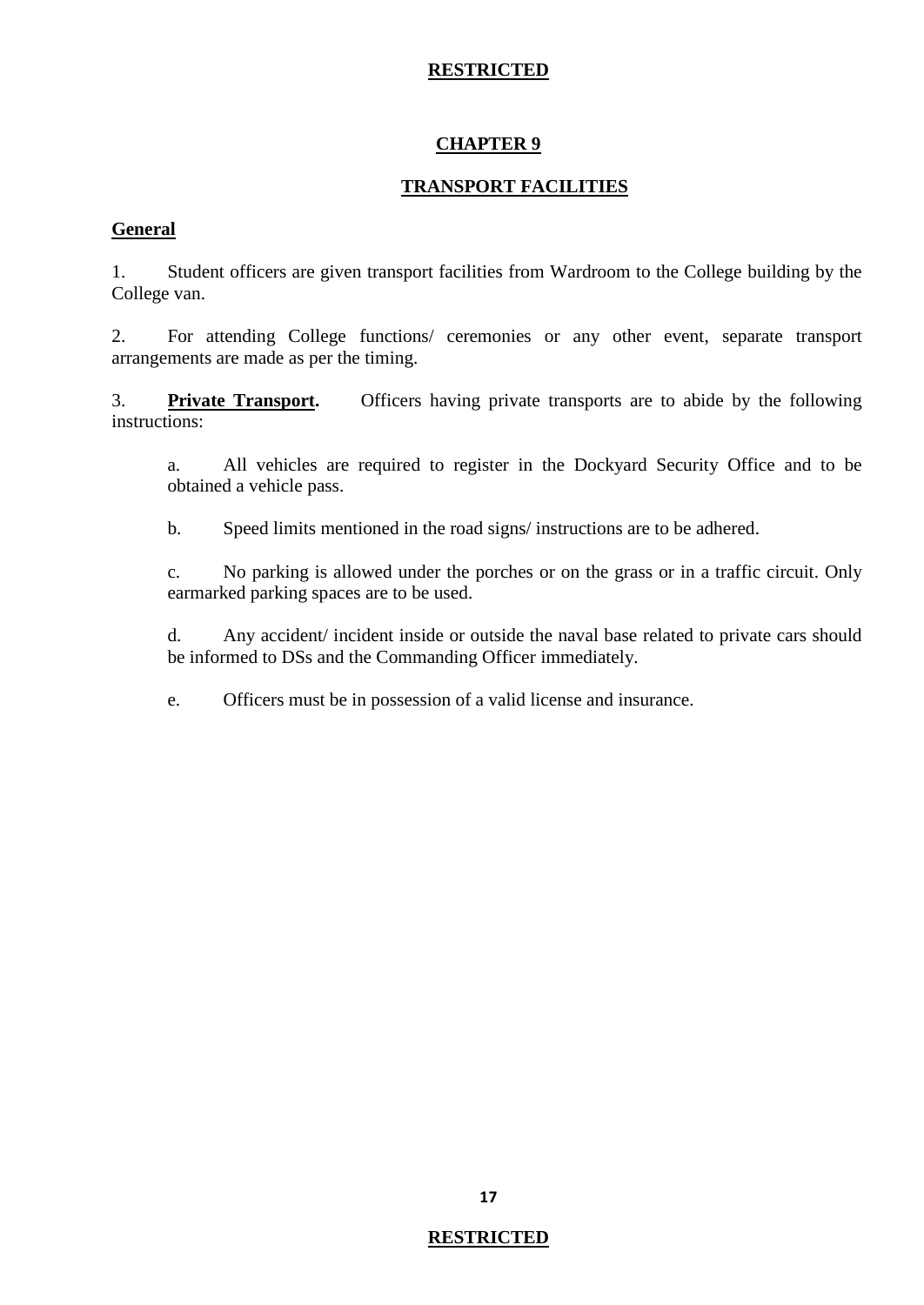#### **CHAPTER 10**

# **LEAVE/LIBERTY – STUDENT OFFICERS**

1. **Leave.** Student officers may avail a Study Leave as per the course programme. No leave will be granted during the training periods except on extreme compassionate cases. Request for extension of leave is not expected from any student officer. Leave request is to be made in writing duly signed by individual concerned in the leave request register and approached through the concerned DS. On completion of the course 07 days leave will be granted.

2. **Liberty.** Liberty may be allowed to Student Officers without prejudice to course programme and subjected to Covid 19 prevention guidelines. Approval for liberty is to be obtained from the CN&MA and the request to be reached two days prior.